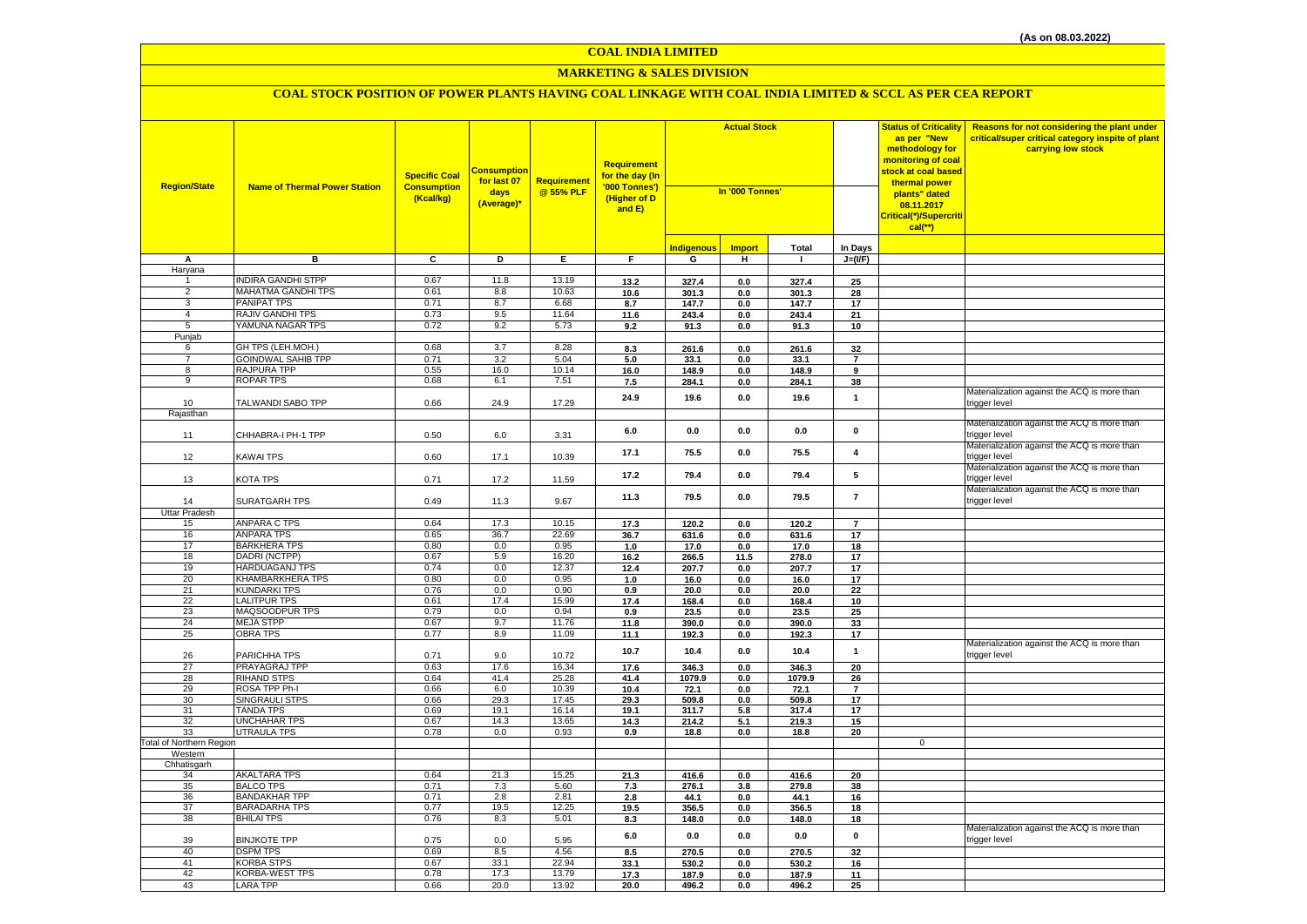# **MARKETING & SALES DIVISION**

| <b>Region/State</b>           | <b>Name of Thermal Power Station</b>                | <b>Specific Coal</b><br><b>Consumption</b><br>(Kcal/kg) | <mark>Consumption</mark><br>for last 07<br>days<br>(Average)* | <b>Requirement</b><br>@ 55% PLF | <b>Requirement</b><br>for the day (In<br>'000 Tonnes')<br>(Higher of D<br>and E) | <b>Actual Stock</b><br>In '000 Tonnes' |                |               | <b>Status of Criticality</b><br>as per "New<br>methodology for<br>monitoring of coal<br>stock at coal based<br>thermal power<br>plants" dated<br>08.11.2017<br>Critical(*)/Supercriti<br>$cal$ <sup>**</sup> ) | Reasons for not considering the plant under<br>critical/super critical category inspite of plant<br>carrying low stock |                                                               |
|-------------------------------|-----------------------------------------------------|---------------------------------------------------------|---------------------------------------------------------------|---------------------------------|----------------------------------------------------------------------------------|----------------------------------------|----------------|---------------|----------------------------------------------------------------------------------------------------------------------------------------------------------------------------------------------------------------|------------------------------------------------------------------------------------------------------------------------|---------------------------------------------------------------|
|                               |                                                     |                                                         |                                                               |                                 |                                                                                  | Indiaenous                             | <b>Import</b>  | <b>Total</b>  | In Days                                                                                                                                                                                                        |                                                                                                                        |                                                               |
| Α                             | в                                                   | C                                                       | D                                                             | Е.                              | F.                                                                               | G                                      | н.             | $\mathbf{I}$  | $J=(I/F)$                                                                                                                                                                                                      |                                                                                                                        |                                                               |
| 44                            | NAWAPARA TPP                                        | 0.79                                                    | 1.8                                                           | 6.28                            | 6.3                                                                              | 37.4                                   | 0.0            | 37.4          | 6                                                                                                                                                                                                              |                                                                                                                        | Materialization against the ACQ is more than<br>trigger level |
| 45                            | PATHADI TPP                                         | 0.65                                                    | 7.2                                                           | 5.18                            | $7.2$                                                                            | 186.3                                  | 0.0            | 186.3         | 26                                                                                                                                                                                                             |                                                                                                                        |                                                               |
| 46                            | <b>SIPAT STPS</b>                                   | 0.68                                                    | 41.2                                                          | 26.62                           | 41.2                                                                             | 700.3                                  | 0.0            | 700.3         | 17                                                                                                                                                                                                             |                                                                                                                        |                                                               |
| 47                            | <b>TAMNAR TPP</b>                                   | 0.84                                                    | 31.2                                                          | 26.52                           | 31.2                                                                             | 103.6                                  | 0.0            | 103.6         | $\mathbf{3}$                                                                                                                                                                                                   |                                                                                                                        | Materialization against the ACQ is more than<br>trigger level |
| 48                            | <b>UCHPINDA TPP</b>                                 | 0.75                                                    | 17.9                                                          | 14.22                           | 17.9                                                                             | 157.2                                  | 0.0            | 157.2         | 9                                                                                                                                                                                                              |                                                                                                                        | Materialization against the ACQ is more than<br>trigger level |
| Gujarat                       |                                                     |                                                         |                                                               |                                 |                                                                                  |                                        |                |               |                                                                                                                                                                                                                |                                                                                                                        |                                                               |
| 49                            | <b>GANDHI NAGAR TPS</b>                             | 0.69                                                    | 8.3                                                           | 5.71                            | 8.3                                                                              | 23.9                                   | 0.0            | 23.9          | 3                                                                                                                                                                                                              |                                                                                                                        | Materialization against the ACQ is more than<br>trigger level |
| 50                            | SABARMATI (D-F STATIONS)                            | 0.57                                                    | 3.3                                                           | 2.74                            | 3.3                                                                              | 29.9                                   | 88.1           | 118.0         | 15                                                                                                                                                                                                             |                                                                                                                        |                                                               |
| 51                            | <b>UKAI TPS</b>                                     | 0.67                                                    | 14.0                                                          | 9.85                            | 14.0                                                                             | 22.1                                   | 0.0            | 22.1          | $\mathbf{2}$                                                                                                                                                                                                   |                                                                                                                        | Materialization against the ACQ is more than<br>trigger level |
| 52                            | <b>WANAKBORI TPS</b>                                | 0.67                                                    | 27.1                                                          | 20.22                           | 27.1                                                                             | 46.5                                   | 0.0            | 46.5          | $\mathbf{2}$                                                                                                                                                                                                   |                                                                                                                        | Materialization against the ACQ is more than<br>trigger level |
| Madhya Pradesh                |                                                     |                                                         |                                                               |                                 |                                                                                  |                                        |                |               |                                                                                                                                                                                                                |                                                                                                                        |                                                               |
| 53                            | AMARKANTAK EXT TPS                                  | 0.65                                                    | 3.0                                                           | 1.80                            | 3.0                                                                              | 33.7                                   | 0.0            | 33.7          | 11                                                                                                                                                                                                             |                                                                                                                        |                                                               |
| 54<br>55                      | ANUPPUR TPP<br><b>BINA TPS</b>                      | 0.65<br>0.74                                            | 16.7<br>7.0                                                   | 10.31<br>4.88                   | 16.7<br>7.0                                                                      | 266.0<br>83.3                          | 0.0<br>0.0     | 266.0<br>83.3 | 16<br>12                                                                                                                                                                                                       |                                                                                                                        |                                                               |
| 56                            | <b>GADARWARA TPP</b>                                | 0.66                                                    | 18.5                                                          | 13.93                           | 18.5                                                                             | 103.6                                  | 0.0            | 103.6         | 6                                                                                                                                                                                                              |                                                                                                                        | Materialization against the ACQ is more than<br>trigger level |
| 57                            | <b>KHARGONE STPP</b>                                | 0.60                                                    | 18.9                                                          | 10.45                           | 18.9                                                                             | 115.2                                  | $\mathbf{0.0}$ | 115.2         | 6                                                                                                                                                                                                              |                                                                                                                        |                                                               |
| 58                            | <b>SANJAY GANDHI TPS</b>                            | 0.82                                                    | 20.0                                                          | 14.57                           | 20.0                                                                             | 131.1                                  | 0.0            | 131.1         | $\overline{7}$                                                                                                                                                                                                 |                                                                                                                        | Non payment of dues                                           |
| 59<br>60                      | <b>SATPURA TPS</b><br><b>SEIONI TPP</b>             | 0.67<br>0.64                                            | 7.3<br>7.8                                                    | 11.79<br>5.06                   | 11.8<br>7.8                                                                      | 15.7<br>178.1                          | 0.0<br>0.0     | 15.7<br>178.1 | $\mathbf{1}$                                                                                                                                                                                                   |                                                                                                                        | Non Payment of Dues                                           |
| 61                            | SHREE SINGAJI TPP                                   | 0.71                                                    | 25.9                                                          | 23.50                           | 25.9                                                                             | 105.9                                  | 0.0            | 105.9         | 23<br>$\overline{\mathbf{4}}$                                                                                                                                                                                  |                                                                                                                        | Non Payment of Dues                                           |
| 62                            | <b>VINDHYACHAL STPS</b>                             | 0.69                                                    | 59.1                                                          | 43.60                           | 59.1                                                                             | 1477.1                                 | 0.0            | 1477.1        | 25                                                                                                                                                                                                             |                                                                                                                        |                                                               |
| Maharashtra                   |                                                     |                                                         |                                                               |                                 |                                                                                  |                                        |                |               |                                                                                                                                                                                                                |                                                                                                                        |                                                               |
| 63                            | <b>AMRAVATI TPS</b>                                 | 0.62                                                    | 15.2                                                          | 11.07                           | 15.2                                                                             | 37.7                                   | 0.0            | 37.7          | $\mathbf{2}$                                                                                                                                                                                                   |                                                                                                                        | Materialization against the ACQ is more than<br>trigger level |
| 64                            | <b>BHUSAWAL TPS</b>                                 | 0.72                                                    | 10.6<br>0.0                                                   | 11.44                           | 11.4                                                                             | 39.0                                   | 0.0            | 39.0          | 3                                                                                                                                                                                                              |                                                                                                                        | Non payment of dues                                           |
| 65<br>66                      | <b>BUTIBORI TPP</b><br>CHANDRAPUR(MAHARASHTRA) STPS | 0.67<br>0.78                                            | 31.9                                                          | 5.31<br>30.17                   | 5.3<br>31.9                                                                      | 59.7<br>354.6                          | 0.0<br>0.0     | 59.7<br>354.6 | 11<br>11                                                                                                                                                                                                       |                                                                                                                        | Non payment of dues                                           |
| 67                            | DAHANU TPS                                          | 0.62                                                    | 4.8                                                           | 4.09                            | 4.8                                                                              | 42.6                                   | 0.0            | 42.6          | 9                                                                                                                                                                                                              |                                                                                                                        | Materialization against the ACQ is more than<br>trigger level |
| 68                            | <b>DHARIWAL TPP</b>                                 | 0.67                                                    | 7.8                                                           | 5.34                            | 7.8                                                                              | 38.2                                   | 0.0            | 38.2          | 5                                                                                                                                                                                                              |                                                                                                                        | Materialization against the ACQ is more than<br>trigger level |
| 69                            | <b>GMR WARORA TPS</b>                               | 0.67                                                    | 9.1                                                           | 5.29                            | 9.1                                                                              | 0.9                                    | 0.0            | 0.9           | $\pmb{0}$                                                                                                                                                                                                      |                                                                                                                        | Materialization against the ACQ is more than<br>trigger level |
| 70                            | <b>KHAPARKHEDA TPS</b>                              | 0.89                                                    | 21.3                                                          | 15.72                           | 21.3                                                                             | 235.8                                  | 0.0            | 235.8         | 11                                                                                                                                                                                                             |                                                                                                                        |                                                               |
| 71                            | <b>KORADI TPS</b>                                   | 0.76                                                    | 30.3                                                          | 22.08                           | 30.3                                                                             | 78.5                                   | 0.0            | 78.5          | 3                                                                                                                                                                                                              |                                                                                                                        | Non payment of dues                                           |
| 72<br>73                      | <b>MAUDA TPS</b><br><b>NASIK TPS</b>                | 0.70<br>0.81                                            | 19.6<br>6.8                                                   | 21.29<br>6.72                   | 21.3<br>6.8                                                                      | 394.5<br>4.5                           | 0.1<br>0.0     | 394.6<br>4.5  | 19<br>$\mathbf{1}$                                                                                                                                                                                             |                                                                                                                        | Non payment of dues                                           |
| 74                            | <b>PARAS TPS</b>                                    | 0.74                                                    | 8.3                                                           | 4.90                            | 8.3                                                                              | 9.7                                    | 0.0            | 9.7           | $\mathbf{1}$                                                                                                                                                                                                   |                                                                                                                        | Non payment of dues                                           |
| 75                            | <b>PARLITPS</b>                                     | 0.67                                                    | 6.8                                                           | 6.65                            | 6.8                                                                              | 38.4                                   | 0.0            | 38.4          | 6                                                                                                                                                                                                              |                                                                                                                        | Non payment of dues                                           |
| 76                            | SOLAPUR STPS                                        | 0.56                                                    | 10.3                                                          | 9.73                            | 10.3                                                                             | 136.5                                  | 0.0            | 136.5         | 13                                                                                                                                                                                                             |                                                                                                                        |                                                               |
| 77                            | <b>TIRORA TPS</b>                                   | 0.66                                                    | 46.7                                                          | 28.73                           | 46.7                                                                             | 117.2                                  | 0.0            | 117.2         | 3                                                                                                                                                                                                              |                                                                                                                        | Materialization against the ACQ is more than<br>trigger level |
| 78<br>Total of Western Region | WARDHA WARORA TPP                                   | 0.66                                                    | 4.1                                                           | 4.71                            | 4.7                                                                              | 145.5                                  | 0.0            | 145.5         | 31                                                                                                                                                                                                             | $\mathbf{0}$                                                                                                           |                                                               |
| Southern                      |                                                     |                                                         |                                                               |                                 |                                                                                  |                                        |                |               |                                                                                                                                                                                                                |                                                                                                                        |                                                               |
| Andhra Pradesh                |                                                     |                                                         |                                                               |                                 |                                                                                  |                                        |                |               |                                                                                                                                                                                                                |                                                                                                                        |                                                               |
| 79                            | DAMODARAM SANJEEVAIAH TPS                           | 0.66                                                    | 12.4                                                          | 13.85                           | 13.8                                                                             | 10.5                                   | 0.0            | 10.5          | $\mathbf{1}$                                                                                                                                                                                                   |                                                                                                                        | Materialization against the ACQ is more than<br>trigger level |
| 80                            | Dr. N.TATA RAO TPS                                  | 0.77                                                    | 29.0                                                          | 17.90                           | 29.0                                                                             | 15.8                                   | 0.0            | 15.8          | $\mathbf{1}$                                                                                                                                                                                                   |                                                                                                                        | Materialization against the ACQ is more than<br>trigger level |
| 81                            | PAINAMPURAM TPP                                     | 0.59                                                    | 7.9                                                           | 10.21                           | 10.2                                                                             | 174.3                                  | 20.0           | 194.2         | 19                                                                                                                                                                                                             |                                                                                                                        |                                                               |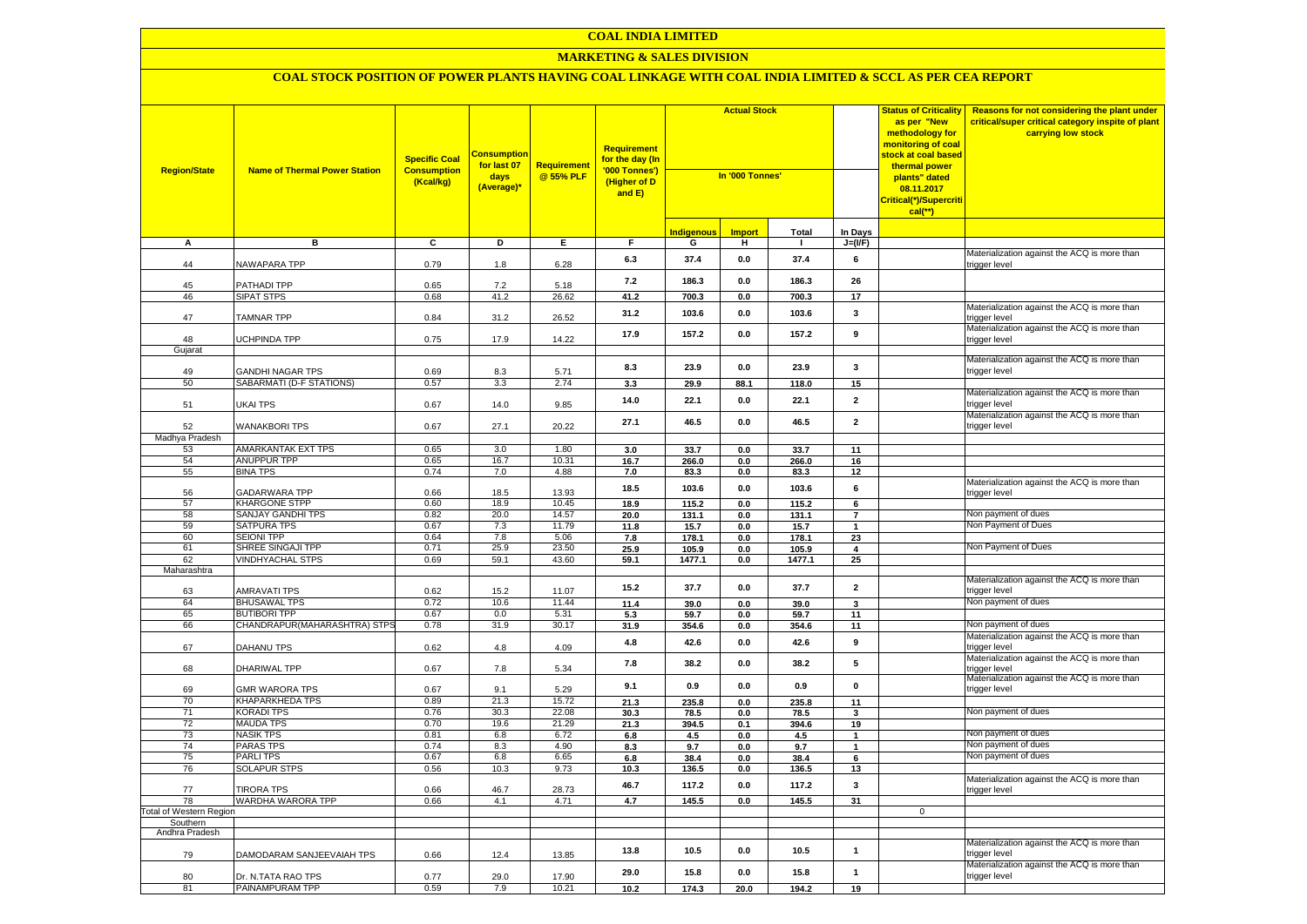# **MARKETING & SALES DIVISION**

| <b>Region/State</b>      | <b>Name of Thermal Power Station</b>       | <b>Specific Coal</b><br><b>Consumption</b><br>(Kcal/kg) | <mark>consumption</mark><br>for last 07<br>days<br>(Average)* | <b>Requirement</b><br>@ 55% PLF | Requirement<br>for the day (In<br>'000 Tonnes')<br>(Higher of D<br>and E) | <b>Actual Stock</b><br>In '000 Tonnes' |               | <b>Status of Criticality</b><br>as per "New<br>methodology for<br><mark>monitoring of coal</mark><br><mark>stock at coal based</mark><br>thermal power<br>plants" dated<br>08.11.2017<br>Critical(*)/Supercriti<br>$cal$ (**) |                 | <b>Reasons for not considering the plant under</b><br>critical/super critical category inspite of plant<br>carrying low stock |                                                                                                              |
|--------------------------|--------------------------------------------|---------------------------------------------------------|---------------------------------------------------------------|---------------------------------|---------------------------------------------------------------------------|----------------------------------------|---------------|-------------------------------------------------------------------------------------------------------------------------------------------------------------------------------------------------------------------------------|-----------------|-------------------------------------------------------------------------------------------------------------------------------|--------------------------------------------------------------------------------------------------------------|
|                          |                                            |                                                         |                                                               |                                 |                                                                           | <mark>Indigenous</mark>                | <b>Import</b> | <b>Total</b>                                                                                                                                                                                                                  | In Days         |                                                                                                                               |                                                                                                              |
| A                        | в                                          | $\overline{c}$                                          | Þ                                                             | Е.                              | F.                                                                        | G                                      | н.            | $\mathbf{I}$                                                                                                                                                                                                                  | $J=(I/F)$       |                                                                                                                               |                                                                                                              |
| 82                       | RAYALASEEMA TPS                            | 0.76                                                    | 16.6                                                          | 16.60                           | 16.6                                                                      | 24.9                                   | 0.0           | 24.9                                                                                                                                                                                                                          | $\mathbf{1}$    |                                                                                                                               | Materialization against the ACQ is more than<br>trigger level                                                |
| 83                       | <b>SIMHADRI</b>                            | 0.78                                                    | 31.4                                                          | 20.54                           | 31.4                                                                      | 303.2                                  | 0.0           | 303.2                                                                                                                                                                                                                         | 10              |                                                                                                                               |                                                                                                              |
| 84                       | <b>SGPL TPP</b>                            | 0.53                                                    | 13.2                                                          | 9.26                            | 13.2                                                                      | 41.7                                   | 174.9         | 216.5                                                                                                                                                                                                                         | 16              |                                                                                                                               |                                                                                                              |
| 85                       | <b>VIZAG TPP</b>                           | 0.67                                                    | 0.0                                                           | 9.20                            | 9.2                                                                       | 1.6                                    | 0.0           | 1.6                                                                                                                                                                                                                           | $\mathbf 0$     |                                                                                                                               |                                                                                                              |
| Karnataka<br>86          | <b>BELLARY TPS</b>                         | 0.63                                                    | 10.6                                                          | 14.23                           | 14.2                                                                      | 25.7                                   | 0.0           | 25.7                                                                                                                                                                                                                          | $\overline{2}$  |                                                                                                                               | Materialization against the ACQ is more than<br>rigger level                                                 |
| 87                       | KUDGI STPP                                 | 0.63                                                    | 18.5                                                          | 19.90                           | 19.9                                                                      | 149.6                                  | 19.1          | 168.8                                                                                                                                                                                                                         | 8               |                                                                                                                               | Materialization against the ACQ is more than<br>rigger level                                                 |
| 88                       | RAICHUR TPS                                | 0.66                                                    | 15.4                                                          | 14.98                           | 15.4                                                                      | 62.3                                   | 0.0           | 62.3                                                                                                                                                                                                                          | $\overline{4}$  |                                                                                                                               | Materialization against the ACQ is more than<br>rigger level:                                                |
| 89                       | YERMARUS TPP                               | 0.62                                                    | 8.7                                                           | 13.09                           | 13.1                                                                      | 34.3                                   | 0.0           | 34.3                                                                                                                                                                                                                          | 3               |                                                                                                                               | Materialization against the ACQ is more than<br>rigger level                                                 |
| <b>Tamil Nadu</b>        |                                            |                                                         |                                                               |                                 |                                                                           |                                        |               |                                                                                                                                                                                                                               |                 |                                                                                                                               |                                                                                                              |
| 90                       | <b>METTUR TPS</b>                          | 0.81                                                    | 13.2                                                          | 8.98                            | 13.2                                                                      | 14.4                                   | 0.0           | 14.4                                                                                                                                                                                                                          | $\mathbf{1}$    |                                                                                                                               | Materialization against the ACQ is more than<br>rigger level                                                 |
| 91                       | <b>METTUR TPS - II</b>                     | 0.78                                                    | 7.4                                                           | 6.16                            | 7.4                                                                       | 14.2                                   | 0.0           | 14.2                                                                                                                                                                                                                          | $\overline{2}$  |                                                                                                                               | Materialization against the ACQ is more than<br>rigger level<br>Materialization against the ACQ is more than |
| 92                       | NORTH CHENNAI TPS                          | 0.82                                                    | 22.5                                                          | 19.78                           | 22.5                                                                      | 59.4                                   | 0.0           | 59.4                                                                                                                                                                                                                          | $\mathbf{3}$    |                                                                                                                               | trigger level                                                                                                |
| 93                       | <b>TUTICORIN TPS</b>                       | 0.96                                                    | 20.2                                                          | 13.31                           | 20.2                                                                      | 6.3                                    | 0.0           | 6.3                                                                                                                                                                                                                           | $\pmb{0}$       |                                                                                                                               | Materialization against the ACQ is more than<br>trigger level                                                |
| 94                       | <b>VALLUR TPP</b>                          | 0.72                                                    | 18.4                                                          | 14.26                           | 18.4                                                                      | 133.8                                  | 0.0           | 133.8                                                                                                                                                                                                                         | $\overline{7}$  |                                                                                                                               |                                                                                                              |
| Telangana<br>95          | <b>BHADRADRI TPP</b>                       | 0.69                                                    | 13.6                                                          | 9.83                            | 13.6                                                                      | 104.1                                  | 0.0           | 104.1                                                                                                                                                                                                                         | 8               |                                                                                                                               |                                                                                                              |
| 96                       | KAKATIYA TPS                               | 0.57                                                    | 12.6                                                          | 8.33                            | 12.6                                                                      | 169.8                                  | 0.0           | 169.8                                                                                                                                                                                                                         | 13              |                                                                                                                               |                                                                                                              |
| 97                       | KOTHAGUDEM TPS (NEW)                       | 0.64                                                    | 15.1                                                          | 8.46                            | 15.1                                                                      | 89.8                                   | 0.0           | 89.8                                                                                                                                                                                                                          | 6               |                                                                                                                               |                                                                                                              |
| 98                       | KOTHAGUDEM TPS (STAGE-7)                   | 0.50                                                    | 9.6                                                           | 5.23                            | 9.6                                                                       | 122.4                                  | 0.0           | 122.4                                                                                                                                                                                                                         | 13              |                                                                                                                               |                                                                                                              |
| 99                       | <b>RAMAGUNDEM STPS</b>                     | 0.62                                                    | 32.2                                                          | 21.33                           | 32.2                                                                      | 335.5                                  | 0.0           | 335.5                                                                                                                                                                                                                         | 10              |                                                                                                                               |                                                                                                              |
| 100                      | RAMAGUNDEM-B TPS                           | 0.77                                                    | 0.8                                                           | 0.64                            | 0.8                                                                       | 7.3                                    | 0.0           | 7.3                                                                                                                                                                                                                           | 9               |                                                                                                                               |                                                                                                              |
| 101                      | SINGARENI TPP                              | 0.58                                                    | 16.5                                                          | 9.12                            | 16.5                                                                      | 104.8                                  | 0.0           | 104.8                                                                                                                                                                                                                         | 6               |                                                                                                                               |                                                                                                              |
| Total of Southern Region |                                            |                                                         |                                                               |                                 |                                                                           |                                        |               |                                                                                                                                                                                                                               |                 | $\mathbf 0$                                                                                                                   |                                                                                                              |
| Eastern<br>Bihar         |                                            |                                                         |                                                               |                                 |                                                                           |                                        |               |                                                                                                                                                                                                                               |                 |                                                                                                                               |                                                                                                              |
| 102                      | <b>BARAUNI TPS</b>                         | 0.63                                                    | $3.3\,$                                                       | 5.90                            | 5.9                                                                       | 105.8                                  | 0.0           | 105.8                                                                                                                                                                                                                         | 18              |                                                                                                                               |                                                                                                              |
| 103                      | <b>BARHI</b>                               | 0.67                                                    | 4.8                                                           | 5.84                            | 5.8                                                                       | 158.3                                  | 0.0           | 158.3                                                                                                                                                                                                                         | 27              |                                                                                                                               |                                                                                                              |
| 104                      | <b>BARH II</b>                             | 0.67                                                    | 9.5                                                           | 11.67                           | 11.7                                                                      | 316.6                                  | 0.0           | 316.6                                                                                                                                                                                                                         | 27              |                                                                                                                               |                                                                                                              |
| 105                      | <b>KAHALGAON TPS</b>                       | 0.80                                                    | 28.8                                                          | 24.62                           | 28.8                                                                      | 156.4                                  | 0.0           | 156.4                                                                                                                                                                                                                         | $5\phantom{.0}$ |                                                                                                                               | Materialization against the ACQ is more than<br>rigger level                                                 |
| 106                      | MUZAFFARPUR TPS                            | 0.77                                                    | 5.8                                                           | 3.95                            | 5.8                                                                       | 44.0                                   | 0.0           | 44.0                                                                                                                                                                                                                          | 8               |                                                                                                                               | Materialization against the ACQ is more than<br>trigger level                                                |
| 107                      | <b>NABINAGAR STPP</b>                      | 0.58                                                    | 24.1                                                          | 10.14                           | 24.1                                                                      | 299.9                                  | 0.0           | 299.9                                                                                                                                                                                                                         | 12              |                                                                                                                               |                                                                                                              |
| 108                      | NABINAGAR TPP                              | 0.69                                                    | 14.5                                                          | 9.06                            | 14.5                                                                      | 118.7                                  | 0.0           | 118.7                                                                                                                                                                                                                         | 8               |                                                                                                                               |                                                                                                              |
| Jharkhand<br>109         | BOKARO TPS 'A' EXP                         | 0.57                                                    | 6.6                                                           | 3.78                            | 6.6                                                                       | 118.0                                  | 0.0           | 118.0                                                                                                                                                                                                                         | 18              |                                                                                                                               |                                                                                                              |
| 110                      | CHANDRAPURA(DVC) TPS                       | 0.61                                                    | 6.6                                                           | 4.06                            | 6.6                                                                       | 145.7                                  | 0.0           | 145.7                                                                                                                                                                                                                         | 22              |                                                                                                                               |                                                                                                              |
| 111                      | JOJOBERA TPS                               | 0.69                                                    | 3.2                                                           | 2.18                            | 3.2                                                                       | 89.0                                   | 0.0           | 89.0                                                                                                                                                                                                                          | 28              |                                                                                                                               |                                                                                                              |
| 112                      | KODARMA TPP                                | 0.62                                                    | 14.2                                                          | 8.23                            | 14.2                                                                      | 113.3                                  | 0.0           | 113.3                                                                                                                                                                                                                         | 8               |                                                                                                                               |                                                                                                              |
| 113                      | <b>MAHADEV PRASAD STPP</b>                 | 0.70                                                    | $8.5\,$                                                       | 5.01                            | 8.5                                                                       | 10.2                                   | 0.0           | 10.2                                                                                                                                                                                                                          | $\mathbf{1}$    |                                                                                                                               | Materialization against the ACQ is more than<br>rigger level                                                 |
| 114                      | <b>MAITHON RB TPP</b>                      | 0.64                                                    | 6.4                                                           | 8.89                            | 8.9                                                                       | 244.9                                  | 0.0           | 244.9                                                                                                                                                                                                                         | 28              |                                                                                                                               |                                                                                                              |
| 115                      | <b>TENUGHAT TPS</b>                        | 0.75                                                    | 4.9                                                           | 4.16                            | 4.9                                                                       | 38.5                                   | 0.0           | 38.5                                                                                                                                                                                                                          | 8               |                                                                                                                               | Materialization against the ACQ is more than<br>trigger level                                                |
| Odisha                   |                                            |                                                         |                                                               |                                 |                                                                           |                                        |               |                                                                                                                                                                                                                               |                 |                                                                                                                               |                                                                                                              |
| 116                      | <b>DARLIPALI STPS</b><br><b>DERANG TPP</b> | 0.71<br>0.70                                            | 27.8<br>17.4                                                  | 14.95<br>11.10                  | 27.8                                                                      | 450.3                                  | 0.0           | 450.3                                                                                                                                                                                                                         | 16              |                                                                                                                               |                                                                                                              |
| 117<br>118               | <b>IB VALLEY TPS</b>                       | 0.83                                                    | 25.5                                                          | 19.16                           | 17.4<br>25.5                                                              | 1112.2<br>333.6                        | 0.0<br>0.0    | 1112.2<br>333.6                                                                                                                                                                                                               | 64<br>13        |                                                                                                                               |                                                                                                              |
|                          |                                            |                                                         |                                                               |                                 |                                                                           |                                        |               |                                                                                                                                                                                                                               |                 |                                                                                                                               |                                                                                                              |